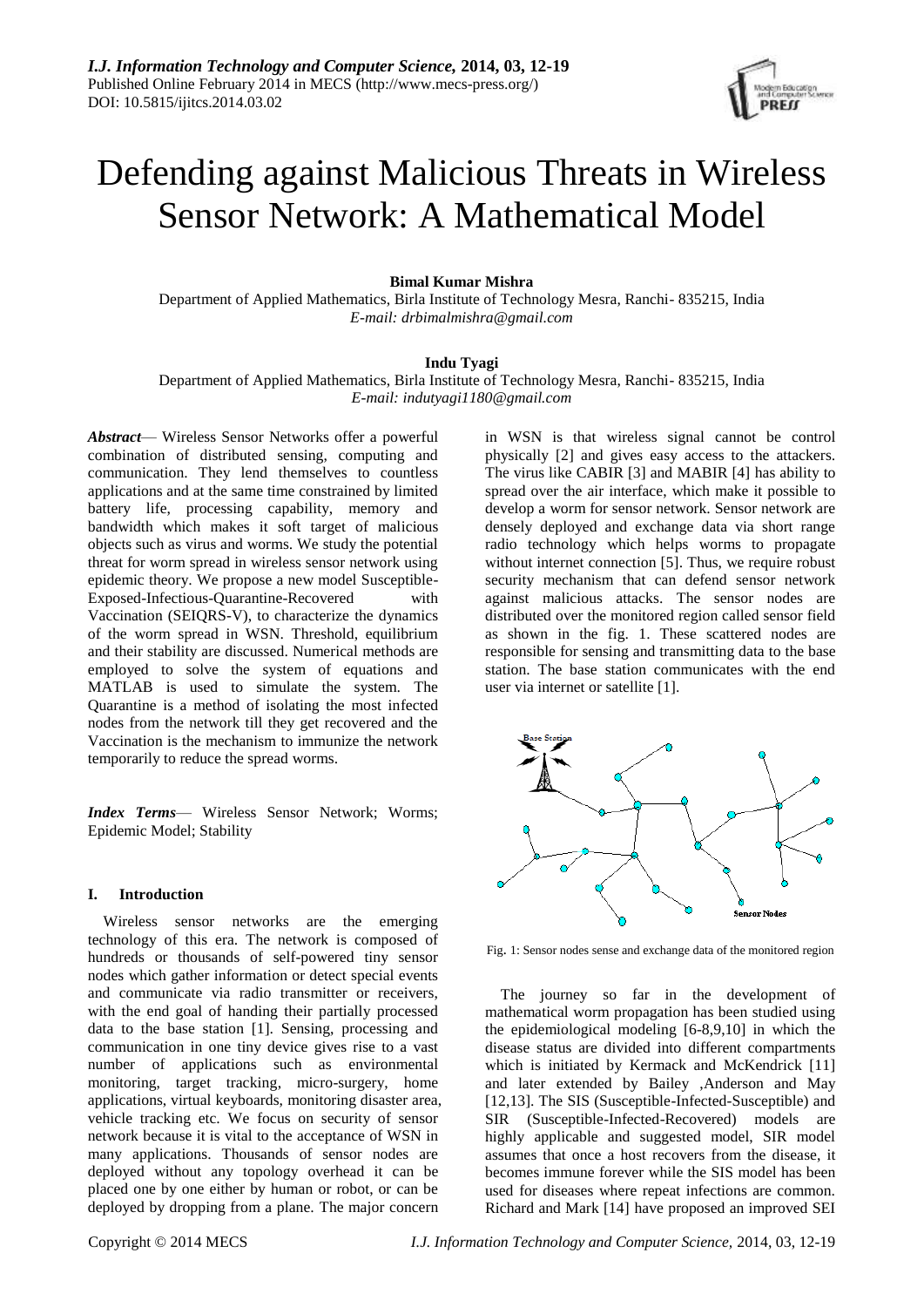(Susceptible-Exposed-Infected) model to simulate virus propagation in peer to peer network. The SEIR model proposed by Yan and Liu[15] assume that the recovered hosts have a permanent immunization period with a certain probability, which is not consistent with real situation. Kermack and McKendrick classical SIR epidemic model [11] approach was applied to e-mail propagation schemes[10] and modification of SIR models generated guides for infections prevention by using the concept of epidemiological threshold [6- 8][16,17]. To overcome the limitation, Mishra and Saini [6] present a SEIRS model with latent and immune periods, which can reveal common worm propagation. Recently, more research attention has been paid to the combination of virus propagation models antivirus countermeasures to study the prevalence of virus, for example, virus immunization [18] and quarantine[9] have been introduced into such model. The classical models of Kermack and Mc Kendrick [11] have been further applied to specialised networks including sensor networks and ad hoc networks. Computer viruses and worms, and biological viruses show similarity regarding their self-replicating and propagation behaviors. The epidemic models are extensively used by researchers [5, 10] to study the spread of malware in WSN. Some of the related applications of epidemic models in wireless environments have been discussed in the recent literature [20].

The paper is organized as follows: Section 1 deals with Introduction, epidemic model is developed in Section 2, Numerical simulations are performed in section 3, and finally the conclusion is given in section 4.

#### **II. Seiqrs-V Epidemic Model**

We propose **Susceptible -Exposed – Infectious – Quarantine-Recovered-Susceptible** with **Vaccination** compartment (SEIQRS-V) to describe the dynamics of worm propagation with respect to time in WSN. We assume inclusion of new sensor nodes and crashing of the nodes due to the infection of worms or hardware/software failure. Initially we assume all the nodes in the sensor field to be susceptible towards worm infection. Before the sensor nodes become fully infectious its normal performance is affected like slow processing speed etc. such nodes are put into *exposed* compartment. The nodes having infectious behavior are address by dynamic quarantine where the most infected nodes are isolated from the network till they get recovered. Vaccinating the nodes in a group immunized them toward the worm infection and enabling guideline for typical active worm control.

Let  $S(t)$ ,  $E(t)$ ,  $I(t)$ ,  $Q(t)$ ,  $R(t)$  and  $V(t)$  denote the number of Susceptible, Exposed, Infectious, Quarantine, Recovered , Vaccinated nodes at time t respectively.

Assume  $N(t) = S(t) + E(t) + I(t) + Q(t) + R(t) + V(t)$ for all t.

Where  $\Lambda$  the inclusion of new sensor node in the population, d is the mortality rate of the sensor nodes due to hardware/software failure,  $\delta$  is the crashing rate due to attack of malicious objects,  $\beta$  is the infectivity contact rate,  $\gamma$  is the rate of transmission from E-class to I-class,  $\alpha$  is the rate of transmission from I-class to Oclass,  $\varphi$  is the rate of transmission from I-class to Rclass,  $\eta$  is the rate of recovery,  $\varepsilon$  is the rate of transfer from R-class to S-class,  $\rho$  is the rate of transmission from V-class to S-class,  $\sigma$  is the vaccinating rate coefficient for the susceptible nodes.



Fig. 2: Schematic diagram for the flow of worm in sensor network

The system of differential equations as per our assumptions, which is depicted in fig. 2, is given as:

$$
\frac{dS}{dt} = \Lambda - \beta SI - (\sigma + d)S + \epsilon R + \rho V
$$
  
\n
$$
\frac{dE}{dt} = \beta SI - (\gamma + d)E
$$
  
\n
$$
\frac{dI}{dt} = \gamma E - (\alpha + \varphi + d + \delta)I
$$
  
\n
$$
\frac{dQ}{dt} = \alpha I - (\eta + d + \delta)Q
$$
  
\n
$$
\frac{dR}{dt} = \varphi I + \eta Q - (\epsilon + d)R
$$
  
\n
$$
\frac{dV}{dt} = \sigma S - (\gamma + d)V
$$

Now, the total population size is,  $\frac{dN}{dt} = A - dN - \delta I$ 

In the absence of attack, the population size of the node approaches the carrying capacity  $A/d$ . The differential equation for N implies that solution of (1) starting in the positive orthan  $R^+$ <sub>6</sub> approaches, enter or remain in the epidemiologically meaningful subset.

 $D = \{ (S, E, I, Q, R, V) / (S, E, I, Q, R, V) \ge 0, S + E +$  $I + Q + R + V \leq A/d$ 

Thus, it suffices to consider solutions in region D. Solution of the initial value problem starting in D and defined by (1) exist and are unique on maximal interval [21]. Since solution remain bounded in the positively invariant region D, the maximal interval is $(0, \infty)$ . Thus,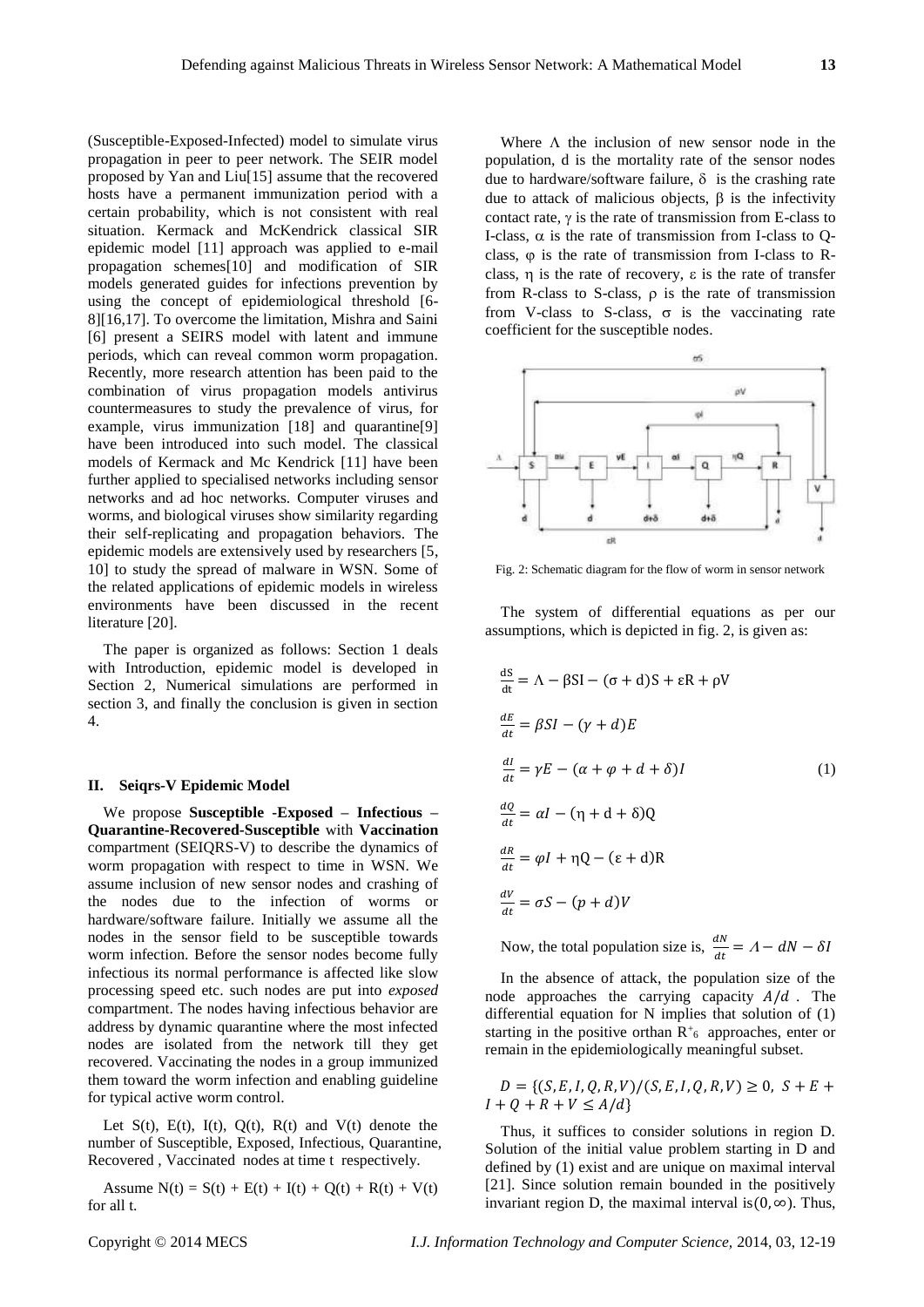initial value problem is well posed both mathematically and epidemiologically.

## **2.1 Existence and Stability of Equilibrium**

The system has two possible equilibria in D where,  $D = \{(S, E, I, Q, R, V) \in R_+^6 : S + E + I + Q + R +$  $V \leq N$ .

The disease free equilibrium for worm free state

$$
E_0=\begin{pmatrix} \frac{\Lambda(\rho+d)}{d(\rho+\sigma+d)},\ 0\ ,\ 0\ ,0\ ,0\ ,\ \frac{\sigma\Lambda}{(\rho+d)(\sigma+d)}-\sigma\rho\end{pmatrix}
$$

If  $R_0 > 1$ , then D contains a unique positive, endemic equilibrium  $E^* = (S^*, E^*, I^*, Q^*, R^*, V^*)$ 

Where,

$$
S^* = \frac{\theta(\gamma + d)}{\beta \gamma}
$$

$$
E^* = \frac{(\alpha + \varphi + d + \delta)(\eta + d + \delta)(\epsilon + d)}{\gamma \{\varphi((\eta + d + \delta) + \alpha\}\gamma \epsilon - \theta(\gamma + d)(\eta + d + \delta)(\epsilon + d))} \left[ \frac{\theta(\gamma + d)}{\beta} \{(\sigma + d) - \frac{\rho \sigma}{\rho + d}\} - \gamma A \right]
$$
  

$$
(\eta + d + \delta)(\epsilon + d) \qquad [\theta(\gamma + d)_{(\epsilon + d)}, \rho \sigma] = \rho \sigma
$$

$$
I \ast = \frac{(\eta + d + \delta)(\epsilon + d)}{\phi(\eta + d + \delta) + \alpha\gamma\epsilon - \theta(\gamma + d)(\eta + d + \delta)(\epsilon + d)} \left[\frac{\theta(\gamma + d)}{\beta}\left\{(\sigma + d) - \frac{\rho\sigma}{\rho + d}\right\} - \gamma A\right]
$$

$$
Q * = \frac{\alpha(\eta + d + \delta)(\varepsilon + d)}{(\eta + d + \delta)\{\varphi(\eta + d + \delta) + \alpha\}\gamma\varepsilon - \theta(\gamma + d)(\eta + d + \delta)(\varepsilon + d)} \left[\frac{\theta(\gamma + d)}{\beta}\left\{(\sigma + d) - \frac{\rho\sigma}{\rho + d}\right\} - \gamma A\right]
$$

$$
V^* = \frac{\sigma}{\rho + d} * \frac{\theta(\gamma + d)}{\beta \gamma}
$$
  
Where  $\theta = (\alpha + \varphi + d + \delta)$ 

Thus, we have:  $N^* = S^* + E^* + I^* + Q^* + R^* + V^*$ 

#### **2.2 The Basic Reproduction Number (R0)**

It is defined as the expected number of new cases of infection caused by a typical infected individual. It can be obtained by calculating V and F, where V is the rate of transfer of nodes inside and outside of the infectious compartment and F be the rate of new infection in compartment. Hence, by the equations we obtain,

$$
\mathbf{V} = \begin{bmatrix} -(\gamma + d) & 0 & 0 \\ \gamma & -(\alpha + \varphi + d + \delta) & 0 \\ 0 & \alpha & -(\eta + d + \delta) \end{bmatrix}
$$
  
\n
$$
F = \begin{bmatrix} 0 & \beta & 0 \\ 0 & 0 & 0 \\ 0 & 0 & 0 \end{bmatrix}
$$

The basic reproduction number is defined as the dominant Eigen value of  $FV^{-1}$  that is,

$$
R_0=\,\frac{\beta\gamma}{(\gamma+d)(\alpha+\phi+d+\delta)}
$$

#### **2.3 Stability of the Worm Free Equilibrium State**

To get the stability of the worm free equilibrium state, the Jacobian matrix, of the system (1) that is:

$$
J = \begin{bmatrix}\n-(\sigma + d) & 0 & -\frac{\beta \Lambda(\rho + d)}{d(\rho + \sigma + d)} & 0 & \epsilon & \rho \\
0 & -(\gamma + d) & \frac{\beta \Lambda(\rho + d)}{d(\rho + \sigma + d)} & 0 & 0 & 0 \\
0 & \gamma & -(\alpha + \phi + d + \delta) & 0 & 0 & 0 \\
0 & 0 & \alpha & -(\eta + d + \delta) & 0 & 0 \\
0 & 0 & \phi & \eta & -(\epsilon + d) & 0 \\
\sigma & 0 & 0 & 0 & 0 & -(\rho - d)\n\end{bmatrix}
$$

 $\theta$ 

The Eigen values of (2) are:

$$
-(\sigma + d)_{1} - (\gamma + d)_{2} - (\alpha + \phi + d + \delta)_{1} - (\eta + d + \delta)_{1}
$$
  
 
$$
\delta)_{2} - (\epsilon + d)_{1} - (\rho + d)
$$

Which all are negative hence the system is locally asymptotically stable at worm free equilibrium point  $E_0$ .

$$
(- + d) \t 0 \t -\frac{\beta \Lambda(p+d)}{d(p+\sigma+d)} \t 0 \t \epsilon \t \rho\n\n0 \t -(\gamma + d) \t \frac{\beta \Lambda(p+d)}{d(p+\sigma+d)} \t 0 \t 0 \t 0\n\n0 \t \gamma \t -(\alpha + \phi + d + \delta) \t 0 \t 0 \t 0\n\n0 \t 0 \t \alpha \t -(\eta + d + \delta) \t 0 \t 0\n\n0 \t 0 \t \gamma \t -(\epsilon + d) \t 0\n\n0 \t 0 \t 0 \t -(\rho + d)\t 0
$$
\n(2)

*Lemma 1:* If  $R_0 \le 1$ , the worm free equilibrium point  $E_0$  is locally asymptotically stable. If  $R_0=1$ ,  $E_0$  is stable. If  $R_0>1$ ,  $E_0$  is unstable.

Let,

$$
f_{\infty} = \lim_{t \to \infty} \inf_{\theta \ge t} f(\theta),
$$
  

$$
f^{\infty} = \lim_{t \to \infty} \sup_{\theta \ge t} f(\theta)
$$

 $\mathbf{r}$  + =

Copyright © 2014 MECS *I.J. Information Technology and Computer Science,* 2014, 03, 12-19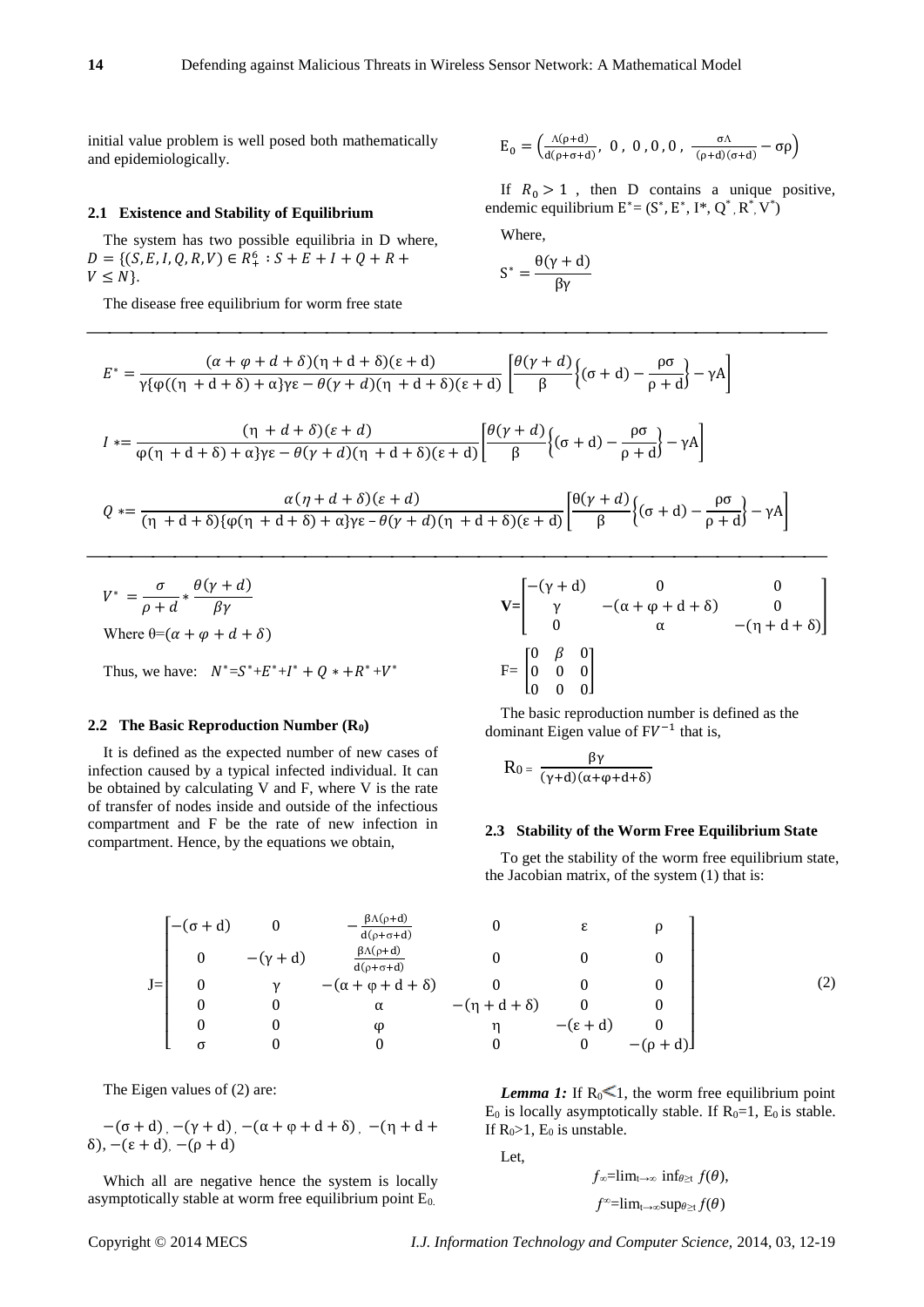*Lemma 2:* Assume that a bounded real valued function  $f:[0,\infty] \to \mathbb{R}$  be twice differentiable with bounded second derivative. Let  $k \rightarrow \infty$  and  $f(t_k)$ converges to  $f^{\infty}$  to  $f_{\infty}$  then,  $\lim_{k\to\infty} f^{\setminus}(t_k) = 0$ 

**Theorem 1:** if  $R_0 < 1$  then worm free equilibrium  $E_0$  is globally asymptotically stable.

*Proof:* From the system (1) we have,

$$
\frac{dS}{dt} \le \Lambda - \frac{d(p + \sigma + d)}{p + d}S
$$

A solution of the equation  $\frac{dX}{dt} \leq \Lambda - \frac{d(p+\sigma+d)}{p+d}$  $\frac{10+Q}{p+d}$  X is a super solution of  $S(t)$ .

Since  $X(t) \rightarrow \frac{\Lambda(p+d)}{d(p+\sigma+d)}$  as  $t \rightarrow \infty$ , then for given  $\in > 0$ , such that

$$
S(t) \le X(t) \le \frac{\Lambda(p+d)}{d(p+\sigma+d)} + \infty, \text{ for } t \ge t_0
$$
  
Thus,  $S^{\infty} \le \frac{\Lambda(p+d)}{d(p+\sigma+d)} + \infty$   
Let  $\in \rightarrow 0$  then  $S^{\infty} \le \frac{\Lambda(p+d)}{d(p+\sigma+d)}$ 

Similarly the second equation of the system (1) can be expressed as

$$
\frac{dE}{dt} = \beta I \left( \frac{\Lambda(p+d)}{d(p+\sigma+d)} \right) - (\gamma + d)E \tag{3}
$$

Using this the 3rd and 4th equation of the system(1) we have,

$$
\begin{bmatrix} \dot{E} \\ \dot{I} \\ \dot{Q} \end{bmatrix} \le P \begin{bmatrix} E \\ I \\ Q \end{bmatrix} \qquad , \text{ where}
$$

$$
\rho = \begin{bmatrix}\n-(\gamma + d) & \beta \left( \frac{\Lambda(p+d)}{d(p+\sigma+d)} \right) & 0 \\
\gamma & -(\alpha + \varphi + d + \delta) & 0 \\
0 & \alpha & -(\eta + d + \delta)\n\end{bmatrix}
$$
\n(4)

let  $M \in R^+$ , such that

 $M > max\{(\gamma + d), (\alpha + \varphi + d + \delta), (\eta + d + \delta)\}.$ 

Thus,  $\rho$ +MI<sub>3×3</sub> is a strictly positive matrix where I<sub>3x3</sub> is an identity matrix. If  $\omega_1$ ,  $\omega_2$ ,  $\omega_3$  are the Eigen value of ρ, then  $ω1+M$ ,  $ω2+M$ ,  $ω3+M$  are the Eigen value of  $\rho$ +MI<sub>3×3</sub>. Thus, from the Perron-Frobenius theorem[22],

ρ+MI3 has a simple positive Eigen value equal to dominant Eigen value and corresponding Eigen vector  $e > 0$ , which implies that,  $\omega_1$ ,  $\omega_2$  and  $\omega_3$  are real. If  $\omega_1 + M$ is the dominant Eigen value of  $\rho$ +MI3x3, then  $\omega_1$ >  $\omega_2$ and  $\omega_1 > \lambda_3$  and  $e\rho = e\omega_1$ . Obviously  $\omega_1$ ,  $\omega_2$  and  $\omega_3$  are the roots of equation.

$$
\omega^2 + (2d + \alpha + \gamma + \varphi + \delta +)\omega + (\gamma + d)(\alpha + \varphi + d + \delta) - \left(\frac{\gamma\beta[\Lambda(p+d)]}{d(p+\sigma+d)}\right) = 0
$$
 (5)

Since  $R_{0}$  for  $\epsilon > 0$ , sufficiently small, we have,

$$
(\gamma + d)(\alpha + \varphi + d + \delta) - \left(\frac{\gamma \beta[\Lambda(p+d)]}{d(p+\sigma+d)}\right) > 0
$$

Therefore coefficients of the quadratic equation (5) are positive.

Thus  $\omega_1$ ,  $\omega_2$  and  $\omega_3$  are negative. So from equation (4) for t $\geq t_0$ 

$$
\frac{d}{dt}(\mathbf{e}.[E(t),I(t),Q(t)]) \leq \omega_1.\mathbf{e}[E(t),I(t),Q(t)]
$$

Integrating the above inequality, we get,

$$
0 \le e. [E(t), I(t), Q(t)] \le
$$
  
e. [E(t<sub>1</sub>), I(t<sub>1</sub>), Q(t<sub>1</sub>)]  $e^{\omega 1(t-t1)}$ , for  $t \ge t_1 \ge t_0$ .

Since  $\omega$ 1<0, **e**.[E(t<sub>1</sub>),I(t<sub>1</sub>),Q(t<sub>1</sub>)]→0 as t→∞

Using e>0, we have,

 $[E(t), I(t), Q(t)] \rightarrow (0,0,0)$  as t $\rightarrow \infty$ 

By **Lemma 2**, we choose a sequence

 $t_n \rightarrow \infty$ ,  $S_n \rightarrow \infty$ (n $\rightarrow \infty$ ), such that

$$
S(S_n){\rightarrow} S^\infty, \, S(t_n){\rightarrow} S_\infty\, , \, S(S_n){\rightarrow} 0, \, S(t_n){\rightarrow} 0
$$

Since E(t),I(t)→Q(t)→0 as t→∞, thus from the first equation of system (1) ,We have,

$$
lim_{n\to\infty}S(t)=\frac{A(p+d)}{d(p+\sigma+d)}
$$

Hence by incorporating *lemma 1,* the worm free equilibrium  $E_0$  is globally asymptotically stable, if  $R_0 < 1$ .

#### **III. Numerical Results**

We present the numerical result using Runge-Kutta Fehlberg method of order 4 and 5. The network is assumed to have initial values:  $S=100$ ;  $E=3$ ;  $I=1$ ;  $R=0$ ;  $Q=0$ ;  $V=0$ . Fig. 3 shows the behavior of susceptible, exposed, infectious, recovered, quarantine and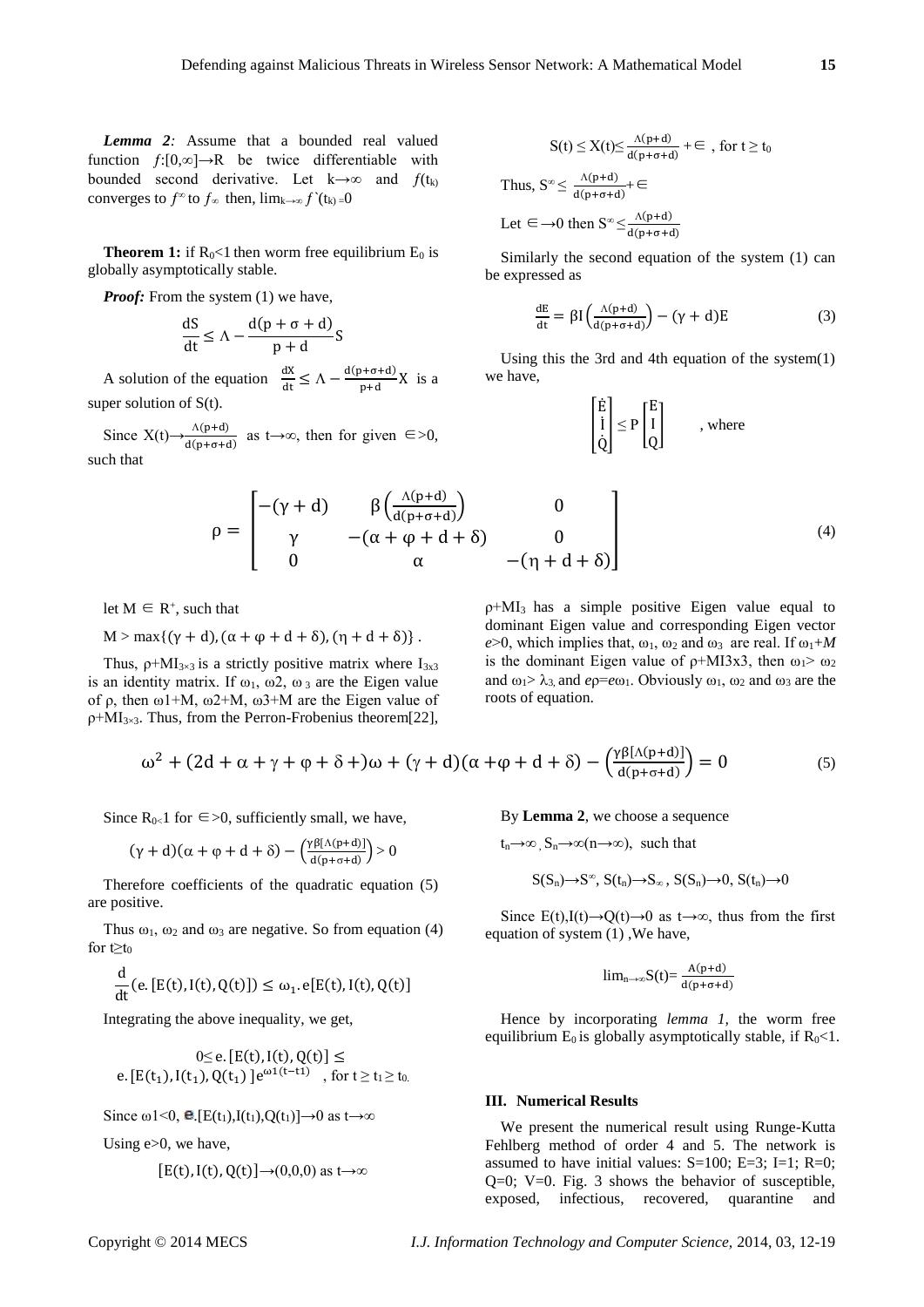vaccination class with respect to time. From Fig. 3 we observed that the system is asymptotically stable.



Fig. 3: Dynamical behavior of the system for different classes when

#### $\Lambda$ =.1;  $\beta$ =.1;  $\sigma$ =0.3;d=0.003; $\varphi$ =.4;  $\varepsilon$ =0.3;  $ρ=0.06; γ=0.3; α=.1; δ=0.2; γ=0.4$

Fig. 3 shows a powerful impact of vaccination class over exposed, infectious and quarantine class. As expected, over time I(t) first increases gradually as the R(t) capacity increases the infection become smaller. Fig. 4 shows V(t) class, if parameters are well taken into account, we observe the impact of vaccination will be strong. Fig. 5 shows the analysis of  $R(t)$  class we observe the recovery rate is very high under different setting of parameter.



Fig. 4: Dynamical behavior of vaccination class with respect to time

(1) $\Lambda$ =.1;  $\beta$ =.1;  $\sigma$ =0.3; d=0.003;  $\varphi$ =.4;  $\varepsilon$ =0.3;  $ρ=0.06; γ=0.3; α=.1; δ=0.2; γ=0.4;$ 

(2) $\Lambda$ =.1;  $\beta$ =.1;  $\sigma$ =0.2;d=0.003; $\varphi$ =.4;  $\varepsilon$ =0.3;  $ρ=0.04; γ=0.3; α=.1; δ=0.2; γ=0.4;$ 

(3) $\Lambda$ =.1;  $\beta$ =.1;  $\sigma$ =0.1;d=0.003; $\varphi$ =.4;  $\varepsilon$ =0.3;  $ρ=0.02; γ=0.3; α=.1; δ=0.2; γ=0.4;$ 



Fig. 5: Dynamical behavior of recovered class with respect to time

(1) $\Lambda$ =.1;  $\beta$ =.1;  $\sigma$ =0.3; d=0.003;  $\phi$ =.4;  $\varepsilon$ =0.3;  $ρ=0.06; γ=0.3; α=0.1; δ=0.2; γ=0.4$ (2) $\Lambda$ =.1;  $\beta$ =.1;  $\sigma$ =0.3; $d$ =0.003; $\varphi$ =.43;  $\varepsilon$ =0.33;  $ρ=0.06; γ=0.3; α=0.1; δ=0.2; γ=0.4$ (3) $\Lambda$ =.1;  $\beta$ =.1;  $\sigma$ =0.3;d=0.003; $\varphi$ =.46;  $\varepsilon$ =0.39;  $ρ=0.06; γ=0.3; α=.1; δ=0.2; η=0.4$ 

Fig. 6 shows the relationship between of  $I(t)$  and  $R(t)$ class under different setting of parameters, we observe from the fig. 6 that the recovery is very high. The effect of Q(t) is observed on different classes as depicted in fig. 7. Quarantine plays an important role in the recovery of the nodes. The quarantine nodes are treated with anti-malicious software and kept under constant observation



Fig. 6: Dynamical behavior of recovered class versus infectious class

(1) $\Lambda$ =.1;  $\beta$ =.1;  $\sigma$ =0.3;d=0.003; $\varphi$ =.4;  $\varepsilon$ =0.3;  $ρ=0.06; γ=0.3; α=0.1; δ=0.2; γ=0.4,$ 

(2) $\Lambda$ =.1;  $\beta$ =.1;  $\sigma$ =0.3;d=0.003; $\varphi$ =.42;  $\varepsilon$ =0.33;  $ρ=0.06; γ=0.3; α=0.1; δ=0.2; γ=0.4,$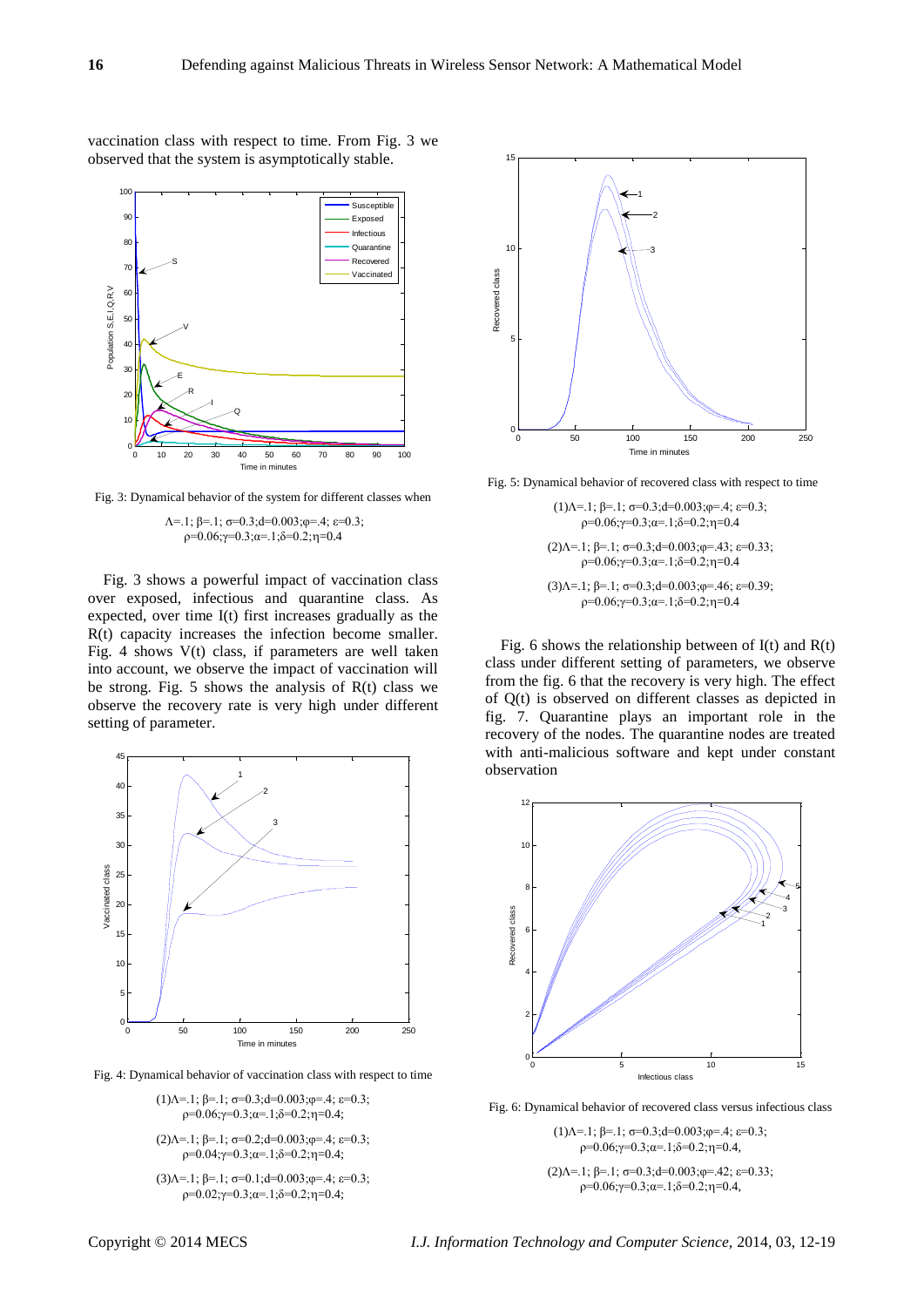(3) $\Lambda$ =.1;  $\beta$ =.1;  $\sigma$ =0.3; $d$ =0.003; $\phi$ =.44;  $\varepsilon$ =0.35;  $ρ=0.06; γ=0.3; α=.1; δ=0.2; γ=0.4,$ 

(4) $\Lambda$ =.1;  $\beta$ =.1;  $\sigma$ =0.3; $d$ =0.003; $\varphi$ =.46;  $\varepsilon$ =0.37;  $ρ=0.06; γ=0.3; α=.1; δ=0.2; γ=0.4,$ 

(5) $\Lambda$ =.1;  $\beta$ =.1;  $\sigma$ =0.3; $d$ =0.003; $\varphi$ =.48;  $\varepsilon$ =0.39;  $ρ=0.06; γ=0.3; α=.1; δ=0.2; γ=0.4,$ 



Fig. 7: Effect of Qarantine class on different classes when

 $\Lambda$ =.1;  $\beta$ =.1;  $\sigma$ =0.3;d=0.003; $\varphi$ =.4;  $\varepsilon$ =0.3;  $ρ=0.06; γ=0.3; α=.1; δ=0.2; γ=0.4$ 

Fig. 8 shows the effect of  $Q(t)$  and  $R(t)$  class under different setting of parameter. As the quarantine rate increases R(t) rate increases quickly. Fig. 9: shows the relation between  $Q(t)$  over  $I(t)$  class. When the nodes are highly infected by different malicious objects, quarantine is one of the remedy.



Fig. 8: Dynamical behavior of quarantine vs recovered class

(1) $\Lambda$ =.1;  $\beta$ =.1;  $\sigma$ =0.3;d=0.003; $\varphi$ =.4;  $\varepsilon$ =0.3;  $ρ=0.06; γ=0.3; α=.1; δ=0.2; γ=0.4$ 

(2) $\Lambda$ =.1;  $\beta$ =.1;  $\sigma$ =0.3; d=0.003;  $\phi$ =.4;  $\varepsilon$ =0.5;  $p=0.06; \gamma=0.3; \alpha=1; \delta=0.2; \eta=0.6$ 

(3) $\Lambda$ =.1;  $\beta$ =.1;  $\sigma$ =0.3;d=0.003; $\varphi$ =.4;  $\varepsilon$ =0.7; ρ=0.06;γ=0.3;α=.1;δ=0.2;η=0.8

(4) $\Lambda$ =.1;  $\beta$ =.1;  $\sigma$ =0.3;d=0.003; $\varphi$ =.4;  $\varepsilon$ =0.9;  $ρ=0.06; γ=0.3; α=.1; δ=0.2; η=1$ 

(5) $\Lambda$ =.1;  $\beta$ =.1;  $\sigma$ =0.3;d=0.003; $\varphi$ =.4;  $\varepsilon$ =1.1.;  $ρ=0.06; γ=0.3; α=.1; δ=0.2; γ=1.2$ 



Fig. 9: Dynamical behavior of Infectious vs quarantine class

- (1) $\Lambda$ =.1;  $\beta$ =.1;  $\sigma$ =0.3; $d$ =0.003; $\varphi$ =.4;  $\varepsilon$ =0.3; ρ=0.06;γ=0.3;α=.1;δ=0.2;η=0.4
- (2) $\Lambda$ =.1;  $\beta$ =.1;  $\sigma$ =0.3; $d$ =0.003; $\varphi$ =.4;  $\varepsilon$ =0.3;  $ρ=0.06; γ=0.5; α=0.3; δ=0.2; η=0.4$
- (3) $\Lambda$ =.1;  $\beta$ =.1;  $\sigma$ =0.3;  $d$ =0.003;  $\varphi$ =.4;  $\varepsilon$ =0.3; ρ=0.06;γ=0.7;α=.5;δ=0.2;η=0.4
- (4) $\Lambda$ =.1;  $\beta$ =.1;  $\sigma$ =0.3;  $d$ =0.003;  $\varphi$ =.4;  $\varepsilon$ =0.3; ρ=0.06;γ=0.9;α=.7;δ=0.2;η=0.4
- (5) $\Lambda$ =.1;  $\beta$ =.1;  $\sigma$ =0.3;d=0.003; $\varphi$ =.4;  $\varepsilon$ =0.3;  $ρ=0.06; γ=1.1; α=0.9; δ=0.2; γ=0.4$

![](_page_5_Figure_22.jpeg)

Fig. 10: Dynamical behavior of the recovered vs susceptible classes when

**(1)**=.1; β=.1; σ=0.3;d=0.003;φ=.4; ε=0.3;  $ρ=0.06; γ=0.3; α=0.1; δ=0.2; γ=0.4,$ 

Copyright © 2014 MECS *I.J. Information Technology and Computer Science,* 2014, 03, 12-19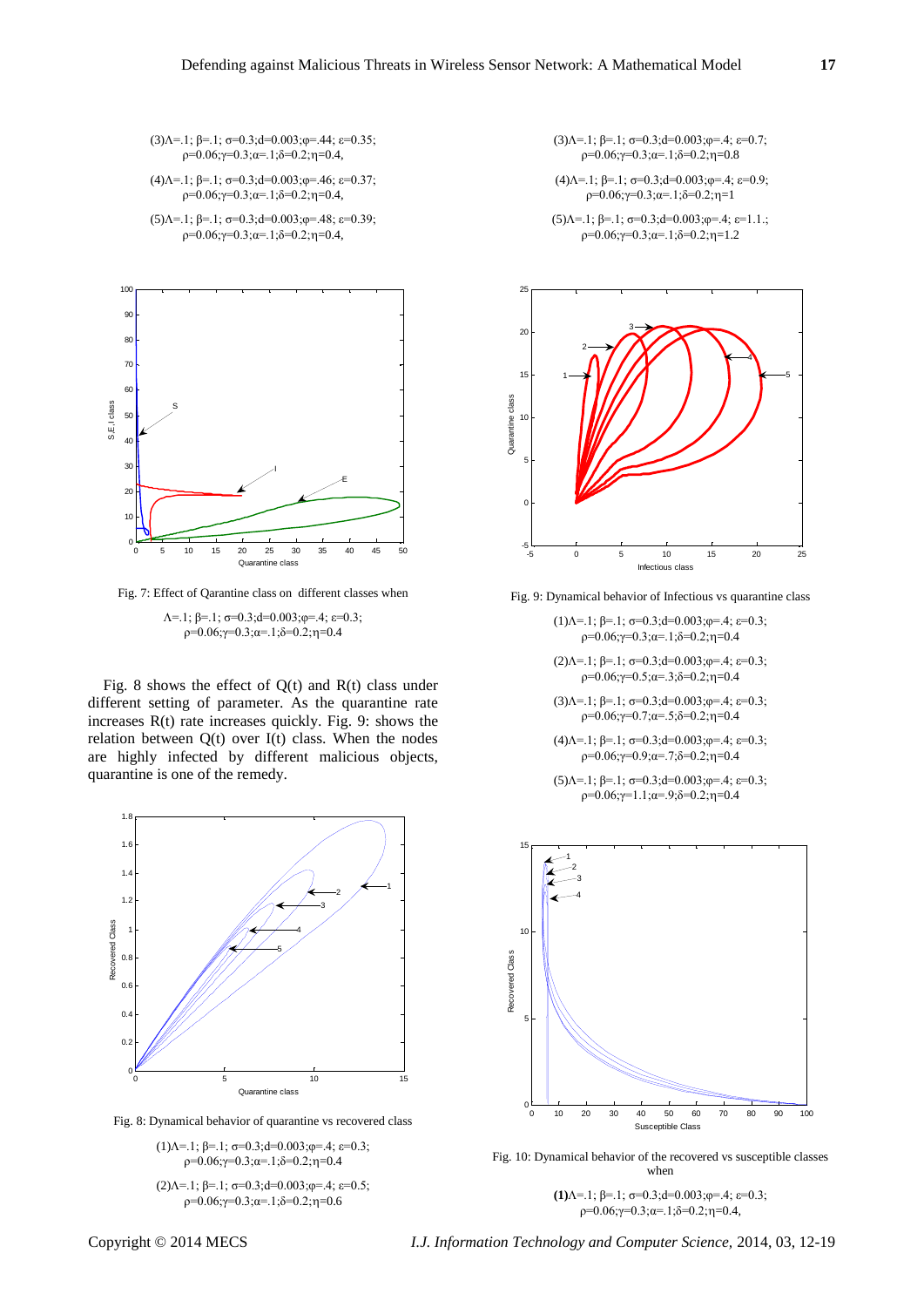$$
(2)\Lambda=1; \beta=1; \sigma=0.3; d=0.003; \varphi=4; \epsilon=0.3; \rho=0.06; \gamma=0.3; \alpha=1; \delta=0.2; \eta=0.4 \n(3)\Lambda=1; \beta=1; \sigma=0.3; d=0.003; \varphi=4; \epsilon=0.3; \rho=0.06; \gamma=0.3; \alpha=1; \delta=0.2; \eta=0.4 \n(4)\Lambda=1; \beta=1; \sigma=0.3; d=0.003; \varphi=4; \epsilon=0.3; \rho=0.06; \gamma=0.3; \alpha=1; \delta=0.2; \eta=0.4
$$

Fig. 10 shows the transfer of nodes from  $R(t)$  to  $S(t)$ class. As time passes, S(t) decreases gradually to zero. Which does not imply network failure; it implies that as the recovery rate increases the susceptibility towards infection decreases. The dynamical behavior of vaccinated class of nodes versus susceptible class of nodes is depicted in figure 11. As the rate of vaccination increase the susceptibility towards the attack of worm decreases.

![](_page_6_Figure_3.jpeg)

Fig. 11: Dynamical behavior of vaccinated class vs susceptible class when

$$
\begin{array}{c} (1) \Lambda = .1; \ \beta = .1; \ \sigma = 0.3; d = 0.003; \varphi = .4; \ \epsilon = 0.3; \\ \rho = 0.06; \gamma = 0.3; \alpha = .1; \delta = 0.2; \eta = 0.4 \end{array}
$$

(2) $\Lambda$ =.1;  $\beta$ =.1;  $\sigma$ =0.6;d=0.003; $\varphi$ =.4;  $\varepsilon$ =0.3;  $ρ=0.09; γ=0.3; α=0.1; δ=0.2; γ=0.4$ 

$$
\begin{array}{c} (3)\Lambda = .1; \ \beta = .1; \ \sigma = 0.9; d = 0.003; \phi = .4; \ \epsilon = 0.3; \\ \rho = 0.12; \gamma = 0.3; \alpha = .1; \delta = 0.2; \eta = 0.4 \end{array}
$$

(4)
$$
\Lambda
$$
=.1;  $\beta$ =.1;  $\sigma$ =0.12; $d$ =0.003;  $\varphi$ =.4;  $\varepsilon$ =0.3;  $\rho$ =0.15;  $\gamma$ =0.3;  $\alpha$ =.1;  $\delta$ =0.2;  $\eta$ =0.4

# **IV. Conclusion**

The proposed SEIQRS-V model captures both the spatial and temporal dynamics of worms spread process. Reproduction number  $(R_0)$ , equilibria, and their stability are also found. If  $R_0$ <1 the worm free equilibrium (E<sub>0</sub>) is globally stable in the feasible region and the disease always dies out. If  $R_0$ >1, a unique endemic equilibrium E<sup>\*</sup> exists and is locally asymptotically stable. Verification and validation of our model parameter has been analyzed by simulating the system. The model addresses the worm containment based on the dynamic quarantine on the node in a group that has exhibited

highly infectious behavior. By Quarantine we achieve fast recovery and end the susceptibility of spread of infection to benign nodes. By vaccinating the nodes in a group immunized them toward the infection and enabling guideline for typical active worm control. The study will be helpful to the software organization in developing efficient antivirus for sensor network.

#### **References**

- [1] Akyildiz, W. Su, Y Sankarasubramaniam, and E. Cayirci, A Survey on networks, IEEE Communications Magazine, Vol.40, 8, 2002.
- [2] Tang Shensheng and Mark Brian L., Analysis of virus spread in wireless sensor network, Design of Reliable Communication Networks, 2009
- [3] Ferrie P., Security responses: Symbos.cabir, Tech. Report, Symantec Corporation, 2004.
- [4] E. Chien, Security response: Symbos.mabir, Tech Rep., Symantec Corporation, 2005.
- [5] Y. Moreno, M. Nekovee and A.Vespignani, Efficiency and reliability of epidemic data dissemination in complex networks, Physical Review E, vol. 69, pp. 1-4, May 2004.
- [6] Bimal Kumar Mishra, Dinesh Kumar Saini, SEIRS epidemic model with delay for transmission of malicious objects in computer network, Applied Mathematics and Computation, 188 (2) (2007) 1476-1482.
- [7] Mishra B.K., Generality of the final size formula for infected nodes due to the attack of malicious agents in a computer network, Applied Mathematics and Computation, Elsevier, 2007
- [8] Mishra B.K. and Saini Dinesh Kumar, Mathematical models on computer viruses, Applied Mathematics and Computation, Elsevier, 187(2), 926-936, 2007
- [9] C.C. Zou, Gong, D.Towsley, Worm propagation modeling and analysis under dynamic quarantine defense, in: proceedings of the ACM CCS Workshop on Rapid Malcode ACM, 2003, pp. 51- 60.
- [10] Newman M.E.J., Forest S., Balthrop J., Email networks and the spread of computer virus, Physical Review E, 66, 035101-1 – 035101-4, 2002
- [11] Kermack. W. O. and McKendrick. A. G., A contribution to the mathematical theory of epidemics, Proceedings of the Royal Society A, 115, 700–721, 1927
- [12] Bailey, N. T. J., The mathematical theory of epidemics London, Griffin, 1957